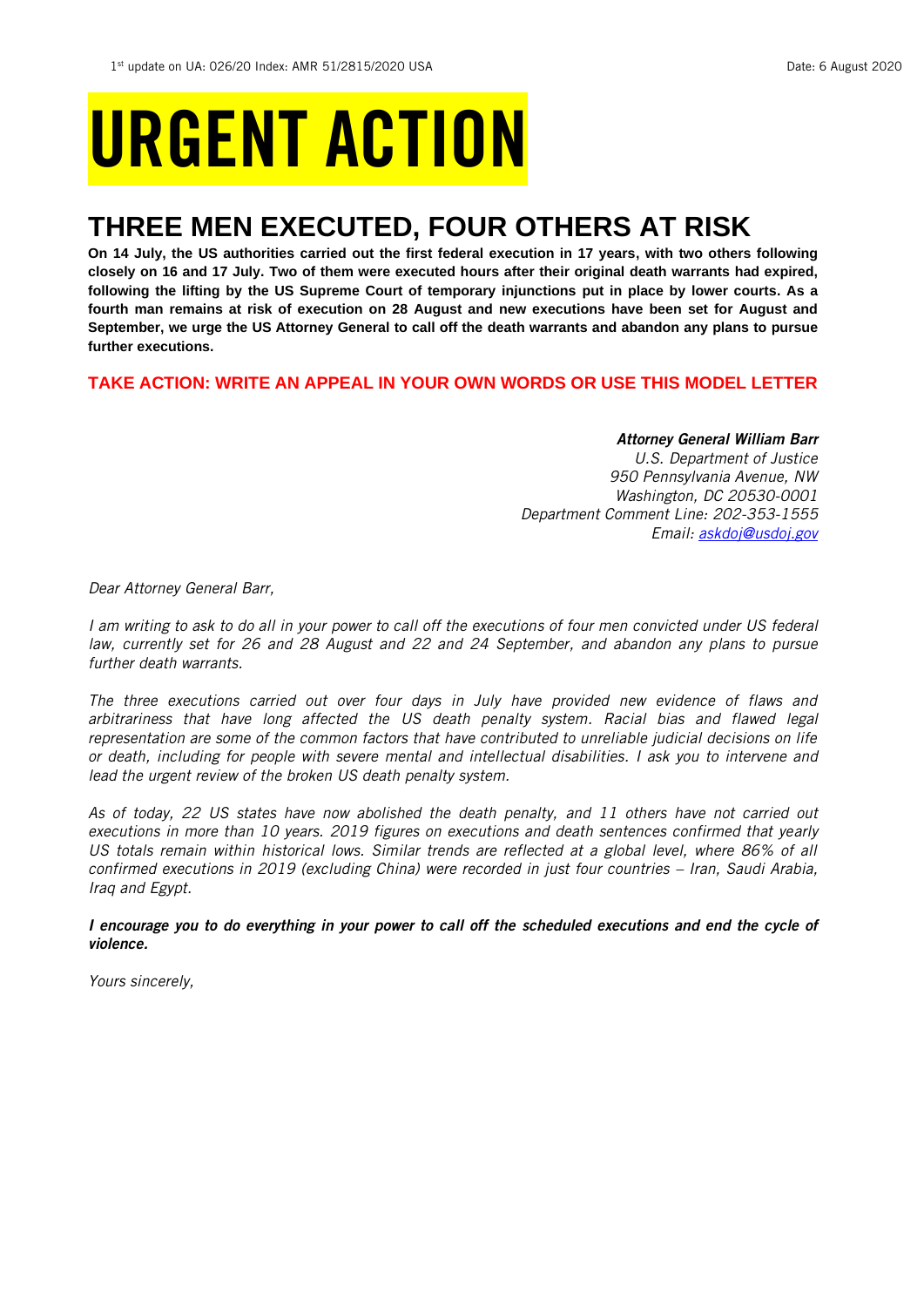### **ADDITIONAL INFORMATION**

*On 14 July, the US authorities carried out the first execution since 2003 of a person convicted under federal law. Daniel Lewis Lee was pronounced dead at 08.07am on 14 July, more than 16 hours after his execution was initially set. The original death warrant expired at midnight and, two hours later, the US Supreme Court lifted the stay of execution that was ordered by the US District of Columbia court in a 5-4 decision. The Department of Justice reset the execution for 4am, and as the validity of the stay was further litigated, Daniel Lewis Lee remained cruelly strapped to the lethal injection gurney. The US Court of Appeals for the Eighth Circuit removed the last legal impediment to the execution at 7.36am and the federal authorities moved to immediately administer the lethal injection to Daniel Lewis Lee, without adequate notice to his legal counsel and with several legal motions in the case still pending.*

*Wesley Ira Purkey was pronounced dead on 16 July at 8.19am, also 16 hours after the time set for his execution. His attorneys filed a motion before the US District of Columbia court to seek a stay of execution on the ground that he had Alzheimer's disease and had been diagnosed with complex Post-Traumatic Stress Disorder, schizophrenia, bipolar disorder, major depression, and psychosis, which made him not competent for execution. International law prohibits the use of the death penalty against persons with mental or intellectual disabilities The District Court granted the injunction on the execution, only for that to be lifted by the US Supreme Court – again in a 5-4 decision – in the early hours of 16 June, after the original death warrant expired. His attorneys expressed concern at several violations of due process in the case, including the withholding from the government of scientific evidence documenting his advancing dementia and the lack of adequate notice of the rescheduled execution.*

*Dustin Honken's execution was set for 4pm on 17 July and he was pronounced dead 36 minutes later. His attorneys highlighted how his trial and sentencing were affected by misconduct and ineffective legal counsel, who failed to inform the jury of his mental disability and challenges in his background history. All three executions took place at the Federal Correctional Centre in Terre Haute, Indiana. A fourth federal execution remains scheduled for 28 August, even if the attorneys representing the man highlighted how the ineffective legal representation he received at trial resulted in crucial errors and the jury never hearing of mitigating factors in his case, including the repeated sexual and physical abuse that he faced during his traumatic childhood. On 29 July, US Attorney General William Barr directed the Federal Bureau of Prisons to set the execution of a fifth man for 26 August. Two additional executions have also been set for 22 and 24 September.*

*The pursuit of these executions, including through the rushed rescheduling, proceeding with expired death warrants, as motions remained pending, show complete disregard on the part of the US federal authorities of international safeguards that must be observed in all death penalty cases and provide further evidence of the flaws and arbitrariness that have long affected the use of the death penalty in the USA. In his dissenting judgment in Barr v. Purkey, joined by Justice Ginsburg, US Supreme Court Justice Breyer concluded: "the Federal Government has resumed executions after a 17-year hiatus. And the very first cases reveal the same basic flaws that have long been present in many state cases. That these problems have emerged so quickly suggests that they are the product not of any particular jurisdiction or the work of any particular court, prosecutor, or defense counsel, but of the punishment itself. A modern system of criminal justice must be reasonably accurate, fair, humane, and timely. Our recent experience with the Federal Government's resumption of executions adds to the mounting body of evidence that the death penalty cannot be reconciled with those values. I remain convinced of the importance of reconsidering the constitutionality of the death penalty itself."*

*As of today, 142 countries are abolitionist in law or practice. Amnesty International opposes the death penalty in all cases, without exception.*

#### **PREFERRED LANGUAGE TO ADDRESS TARGET:** English.

You can also write in your own language.

#### **PLEASE TAKE ACTION AS SOON AS POSSIBLE UNTIL:** 24 September 2020

Please check with the Amnesty office in your country if you wish to send appeals after the deadline.

#### **NAME AND PREFFERED PRONOUN: Men at risk of US federal executions (them, they, theirs)**

LINK TO PREVIOUS UA: <https://www.amnesty.org/en/documents/amr51/1960/2020/en/>